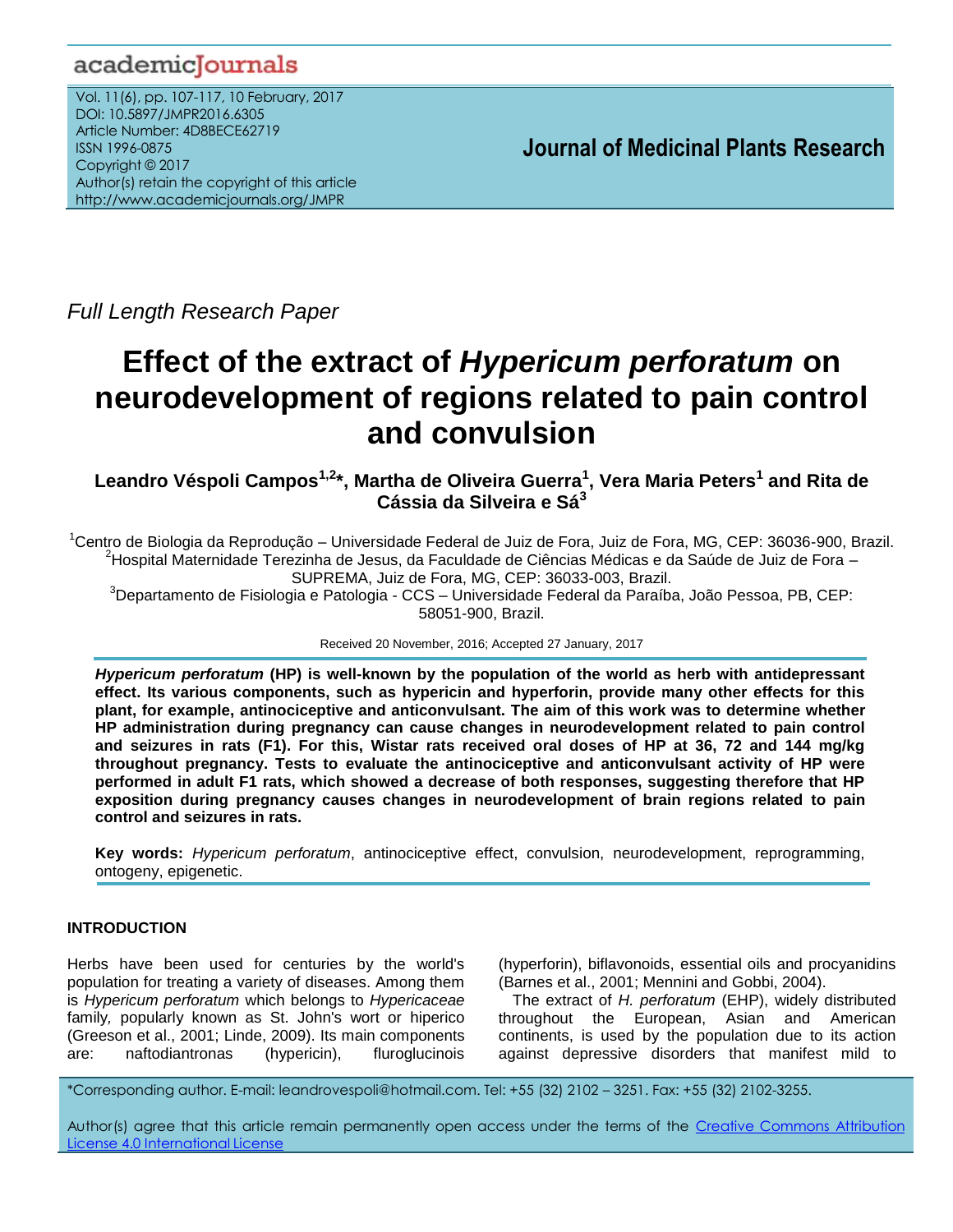moderate episodes and against anxiety disorders, which become more pronounced during pregnancy. It also has other actions on the central nervous system (CNS), such as antinociceptive and anticonvulsant (Barnes et al., 2001). The anticonvulsant effect is due to the activation of receptors for opioids and serotonin (5-HT), but mainly through activation of receptors for γ-aminobutyric acid (GABA), primarily located in the hippocampus (Hosseinzadeh et al., 2005; Ivetic et al., 2011). The antinociceptive effect results from activation of receptors for GABA, opioids, and 5-HT in both gray periaqueducal area (CPA), and in the spinal cord, besides inhibiting the release of nociceptive mediators associated with inflammation (Uchida et al., 2008; Ozdemir et al., 2012).

Studies in the laboratory (*unpublished data)* showed that in pregnant Wistar rats at doses of 36, 72 and 144 mg/kg, EHP crossed the placental barrier and the bloodbrain barrier and was found (seen through its flurorescence emitted by EHP) both in the mother's organs, as well as in the placenta, brain and liver of fetuses*.* The same authors found that male rats born from pregnant rats treated with different doses of EHP (36, 72 and 144 mg/kg) demonstrated behavior in states compatible with antidepressant and anxiolytic responses, when they became adult (90 day old) (unpublished data*).*  These results suggest that EHP, when reaching the embryo, might be able to change the neurodevelopment of rats, whose maturation occurs several weeks after birth, and thus would be responsible for causing epigenetic modifications in a way that reprograms the CNS still under development (Murrin et al., 2007).

Since the offspring of treated mothers showed altered antidepressant and anxiolytic responses, this study aimed to verify if the offspring of treated mothers also expressed antinociceptive and anticonvulsant activities different from those expressed in the young of control animals.

#### **MATERIALS AND METHODS**

#### **Animals and housing**

The experiments were performed on Wistar rats (*Rattus norvegicus*) 90 days old, weighing 200 to 350 g, born to mothers treated with EHP during pregnancy. Males (F1) were used in other experiments. All animals came from the Vivarium of the Center for Reproduction Biology at the Federal University of Juiz de Fora (UFJF) (CIAPE 01.0048.2013). The rats were housed in plastic cages in air-conditioned cabinets, and kept under monitored conditions of temperature of 23±2°C, and dark/light cycle of 12 h. They were fed on rat chow pellets (Nuvilab<sup>R</sup>) and received water ad libitum.

Five animals were placed in each cage. To be transported to the testing room, the rats were individually placed in their cages at least 60 min in advance of the tests to minimize possible behavior alteration. They were deprived of water and food 60 min before the test (Almeida, 2006). The experimental procedures of this project were approved by the Committee for Ethics in the Use of Animals (CEUA / UFJF): 063/2013.

#### **Treatment with extract of** *H. perforatum*

#### *Extract of H. perforatum*

The soluble fraction of the hydro alcohol extract dry containing 0.3% hypericin was prepared by Mbpharma manipulações - Lot 10124778.

**Dose calculation:** Agência Nacional de Vigilância Sanitária (ANVISA) recommends that the dose of EHP in humans corresponds to the intake of 600 to 900 mg of standardized extract 0.3% hypericin per day (Rodrigues et al., 2006; [ANVISA, 2008\)](#page-9-0). Based on body surface area, the minimum dose to rats was 36 mg/kg (Gregoretti et al., 2004).

**Experimental groups:** Control- pregnant rats received distilled water throughout the gestation period; Treatments- Pregnant rats were grouped into: Treated 1: received 36 mg/kg; Treated 2: 72 mg/kg, and Treated 3: 144 mg/kg of *H. perforatum* by gavage during all gestation.

**Experimental procedure:** After weaning (postnatal day 21), the offspring were separated according to sex and then females (F1) were housed in polypropylene cages, measuring 30 x 14 x 16 cm, provided with selected wood shavings for bedding, water and food *ad libitum*, in number, 5 per cage. The cages were kept on ventilated shelves (Alesco<sup>R</sup>), provided with control of air flow, temperature and humidity, and located in an environment with control of circadian cycle (12L: 12D) and temperature.

At 90 days of life, the rats were previously selected in diestrus phase, the period with the lowest plasma concentration of estrogen, to minimize the possible hormone interference with antinociceptive responses (Stoffel et al., 2003). Later, they were euthanized with muscle relaxant xylazine (2% - Kensol<sup>R</sup>) associated with the anesthetic ketamine (5% - Vetanarcol<sup>R</sup>) (DBPA; Council., 2011), via *ip*.,followed by diaphragm rupture.

#### **Evaluation of antinociceptive activity**

#### *Hot plate test (hot plate)*

The rats (F1) of the control and treated groups (T1, T2 and T3) were individually placed on the hot plate (LE 7406 – Panlab) heated to a temperature of 55  $\pm$  1°C. The latency (in seconds), characterized as the time until the appearance of a first response to the thermal stimulus (licking of the paws), was recorded as the index of antinociception for the physical stimulation. The maximum evaluation time is set at 30 s (maximum latency) to minimize damage to the paws of the animals (Kumar et al., 2001; Abdel-Salam, 2005; Almeida, 2006).

#### *The writhing test induced by acetic acid*

This is a model of chemical visceral pain induced by injection of glacial acetic acid intraperitoneally (*ip*), which is the contraction of the abdominal musculature followed by hip rotation and stretching of the body and hind limbs. The acid acts directly on the fluid of the peritoneum, causing the release of endogenous inflammatory mediators such as prostaglandins  $E_2$  (PGE<sub>2</sub>) and  $I_2$  (PGI<sub>2</sub>), among others, thereby sensitizing the nerve endings of the region. The (F1) rats of the control and treated groups (T1, T2 and T3) received 10 mL/kg (*ip*) 0.8% acetic acid (v/v solution), except the control group which received the same volume of distilled water (10 ml/kg).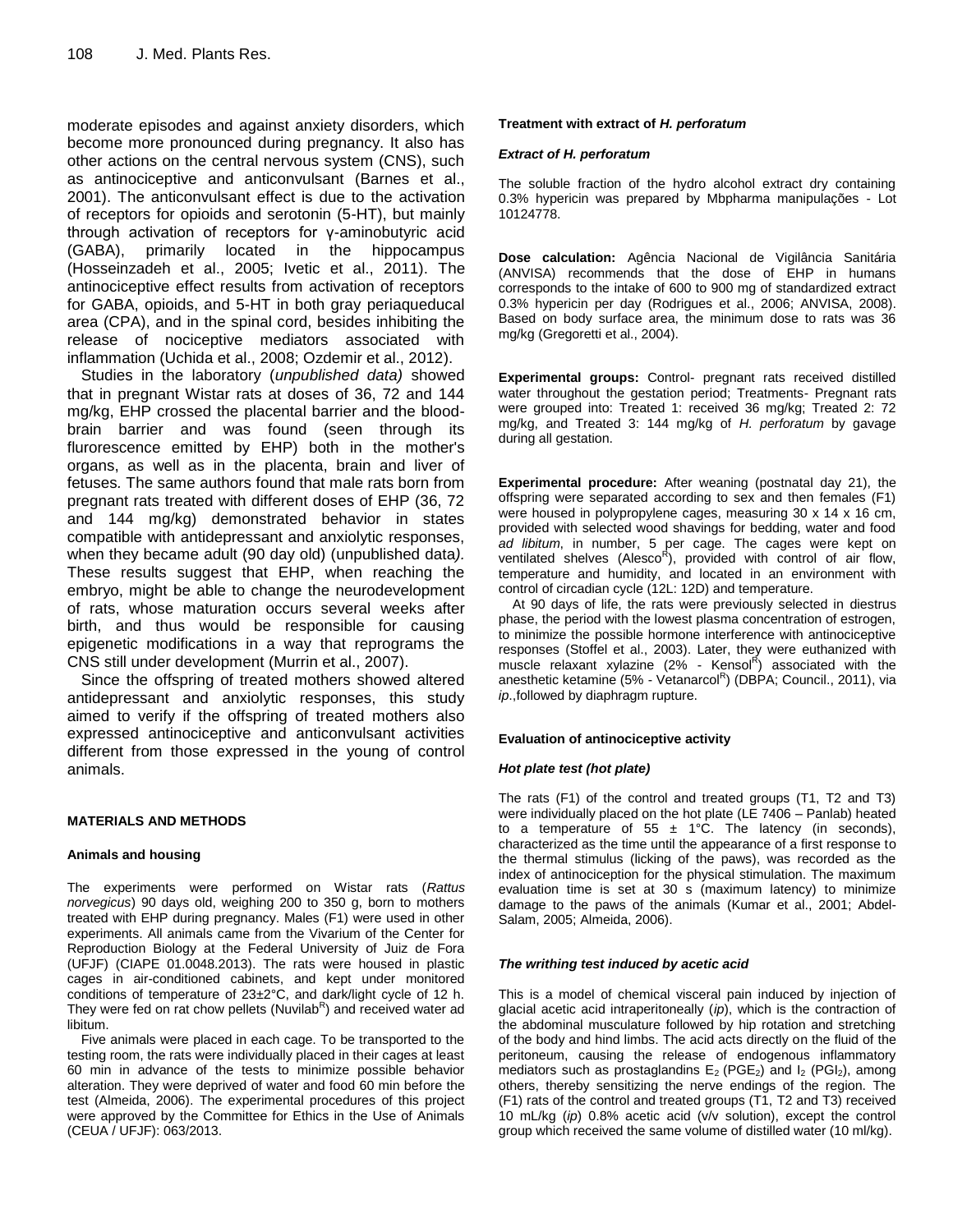Five minute after the administration of acetic acid, rats were placed in individual boxes and the number of writhings was evaluated for 15 min. The antinociceptive activity was expressed as the reduction in the number of writhes (Kumar et al., 2001; Abdel-Salam, 2005; Almeida, 2006).

#### *Paw edema test*

This consists of nociception induced by chemical stimulation caused by the injection of 50 uL of 2.5% formalin solution (0.92% formaldehyde) under the skin of the plantar surface of the right hind paw (Almeida, 2006). After formalin injection, the rats (F1) of the control and treated groups (T1, T2 and T3) were placed in glass environments with mirrors on the sides to provide a complete view of animal behavior. Episodes of suspension of the hind paw, which received injection with formalin, were monitored and interpreted as a response to nociception (Almeida, 2006). Two periods were considered: the first, known as the initial, or first stage, refers to the neurogenic pain stimulation phase, which begins immediately after formalin injection and lasts for 5 min. The second, known as a late stage, or second stage, refers to inflammatory pain and is between 15 and 30 min after the formalin injection. The antinociceptive activity was expressed as the reduction in the time of suspension of the paw. Moreover, the latency to initiate paw suspension was also evaluated; the increase of which was the parameter used to verify the antinociceptive action of the extract (Almeida, 2006; Uchida et al., 2008).

#### **Evaluation of anticonvulsant activity**

#### *Seizures induced by pentylenetetrazol (PTZ)*

PTZ induced seizures by blocking CI<sup>-</sup> channels associated with receptors for GABA<sup>A</sup> (Bukhari et al., 2004; Hosseinzadeh et al., 2005; Almeida, 2006). Females (F1) from the control and treated groups (T1, T2 and T3) were placed individually in a cage, where they were given intraperitoneal injection of PTZ (60 mg/kg) and observed for 25 min. The latency time for the onset of seizures, as well as the number and duration of seizures were evaluated.

#### *Convulsion induced by pilocarpine (PLC)*

Pilocarpine, a muscarinic agonist, produces motor seizures when administered to mice and rats (300 to 380 mg/kg, *ip*) (Almeida, 2006; Ngoupaye et al., 2013). (F1) Females from the control and treated groups (T1, T2 and T3) were placed individually in a cage, where they were given intraperitoneal injection of PTZ (60 mg/kg) and observed for 25 min. The latency time for the onset of seizures was evaluated, as well as the number and duration of seizures.

#### *Convulsion induced by auricular electroshock*

The auricular electroshock corresponds to repetitive electrical pulses to induce, in different neuronal structures, a characteristic pattern of seizure activity which, when maintained, is called postdischarge (Almeida, 2006). To evaluate the potential anticonvulsant activity, (F1) rats belonging to the control and treated groups (T1, T2 and T3) were subjected to the auricular shock with a current of 70 mA intensity, at a frequency of 150 pulses/s and duration of 2 s. The following were observed: latency to onset of seizures, number of animals with tonic-clonic seizures, and duration of the convulsive episode (flexion and extension of the legs) (Almeida, 2006; Pahuja et al., 2012).

#### **Statistical analysis**

The statistical analysis was developed using SPSS version 21. For verification of normality, the Kolmogorov-Smirnov and Shapiro-Wilk tests were used. Parametric data were analyzed by statistical tests ANOVA and T test, followed by post-hoc Tukey, and, for nonparametric data, Chi square test followed by Mann-Whitney. The graphics were made using the Graph Pad Prism program 5.0. For all tests, those that presented significance levels of p<0.05 were considered significant.

# **RESULTS**

**Effect of dry extract of** *H. peforatum* **on antinociceptive activity**

# *Antinociception assessed through the hot plate test*

The physical stimulus (high thermal sensation) evaluated by the hot plate test triggers central action neurogenic responses. As shown in Figure 1, the EHP administered to pregnant rats at doses of 36, 72 and 144 mg/kg (T1 groups, T2 e T3, respectively) caused significant increase in latency time in the T3 group  $(19.5 \pm 7.8 \text{ s})$  as compared to the control group (12.6  $\pm$  1.3 s), in the adult F1 rat offspring.

# *Antinociception assessed by paw edema test*

The paw edema test has a biphasic behavior, 2 periods of observation being considered after the administration of formalin. The first stage is characterized by the generation of neurogenic pain, the stimuli of which are primarily transmitted to the CNS by afferent neural fiber types A-δ and C. The second, known as late stage, occurs from the local release of inflammatory mediators such as prostaglandins, histamine, serotonin and bradykinin, and a sharp synaptic activation in the spinal cord and brain via the opioid system, for their control (Uchida et al., 2008).

The observed results show the central nociceptive effect of EHP on F1 rats. Despite latencies for initiation of paw suspension not statistically different between treatment groups 1, 2 and 3 (Table 1), the rats of the T1 and T2 groups showed a significant reduction in the time for legs to remain suspended ( $p$  <0.05) during the initial test phase (phase 1 neurogenic pain) as compared to the controls, which highlights the central antinociceptive action of the extract (Table 1). However, the extract administration did not express such action during the late phase (phase 2 - inflammatory pain) of paw edema test in any of the treated groups as compared to the control (Table 1).

# *Antinociception evaluated by the writhing test*

The EHP, administered orally (36, 72 and 144 mg/kg) in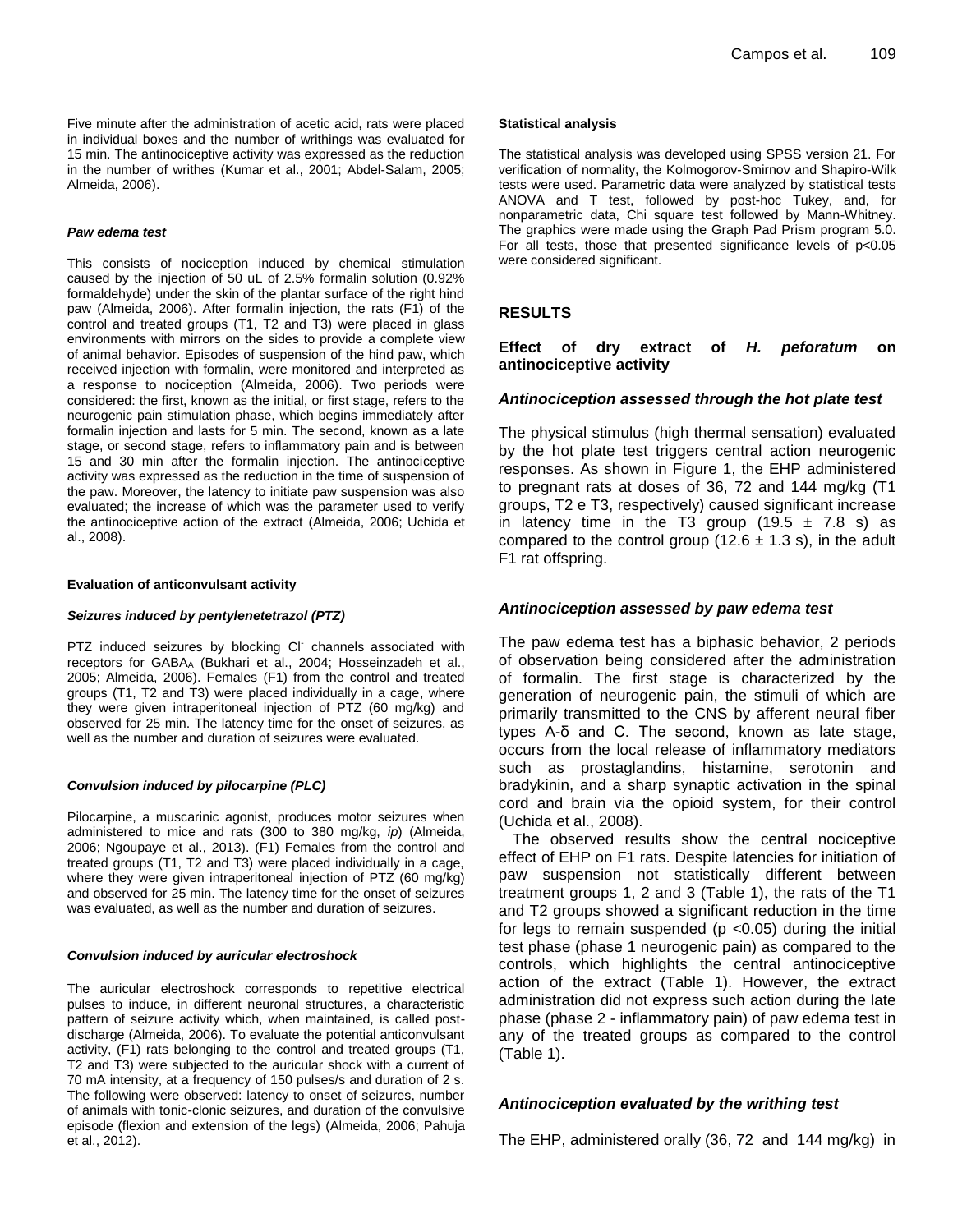

**Figure 1.** Effect of extract of *H. perforatum* orally administered during pregnancy in adult (F1) rats. Bars show mean values  $\pm$  SD (n = 10). \*p<0.05.

**Table 1.** Effect of extract of *H. perforatum* orally administered during pregnancy in adult (F1) rats.

| <b>Variables</b> | Latency (s)     | Paw suspension time: Phase 1 (s) | Paw suspension time: Phase 2 (s) |
|------------------|-----------------|----------------------------------|----------------------------------|
| Control          | $21.8 \pm 4.9$  | $231.8 \pm 30.3$                 | $470.1 \pm 343.3$                |
| 36 mg/kg         | $16.9 \pm 5.6$  | $159.4 \pm 81.6^*$               | $462.2 \pm 330.7$                |
| 72 mg/kg         | $26.2 \pm 8.7$  | $152.2 \pm 84.8^*$               | $598.5 \pm 355.0$                |
| 144 mg/kg        | $39.9 \pm 12.6$ | $177.2 \pm 64.6$                 | $540.7 \pm 354.5$                |

The data show mean  $\pm$  standard deviation. For latency test: n: C = 20, T1 = 9, T2= 9, and T3 = 10 (p> 0.05); for phase 1, n: C = 16, T1, T2 and T3 = 10 (\*p<0, 05) and for phase 2, n: 22 C and 10 rats for each treatment group (p> 0.05). (ANOVA Test, followed by the Tukey´s test).

pregnant rats, significantly increased the number of writhes induced by acetic acid in adult F1 offspring in the three treated groups (T1:  $34.3 \pm 11.4$  s; T2:  $40.1 \pm 14.0$  s; T3:  $33.8 \pm 11.1$  s) as compared to the control group (16.5)  $\pm$  11.1 s) (p < 0.01) (Figure 2). These results suggest the occurrence of inflammatory hyperalgesia activity of the extract on the F1 generation rats as adults..

### **Effect of dry extract of** *H. peforatum* **on the anticonvulsant activity**

#### *Evaluation by pentilenotetrazol test (PTZ)*

The pentylenetetrazol (PTZ) is a convulsant agent which acts by inhibiting the activation of GABA receptors in the CNS, besides reducing nitric oxide production. The EHP, administered orally (36, 72 and 144 mg/kg) in pregnant rats caused increased anticonvulsant activity in adult F1 rats by increasing the latency to onset of seizures in the group treated with the highest dose  $(T3: 540.2 \pm 281.5 s)$ in the control group (86.3  $\pm$  27.2 s) (Figure 3), and also reduced the seizure rate of T2 groups (16.7%) and T3 (35.7%), as compared to the control (Table 2). However, the duration of convulsive episodes were not statistically different between the treated groups (T1:  $30.2 \pm 13.6$  s; T2: 22.1  $\pm$  4.4 s; T3: 22.5  $\pm$  4.6 s) and control (30.9  $\pm$  8.5 s), despite the tendency of the T2 and T3 groups to present reduction of this parameter as compared to control rats (Figure 4). No animal deaths were observed in the control and treated groups.

#### *Evaluation by testing with pilocarpine (PLC)*

The EHP, administered orally (36, 72 and 144 mg/kg) in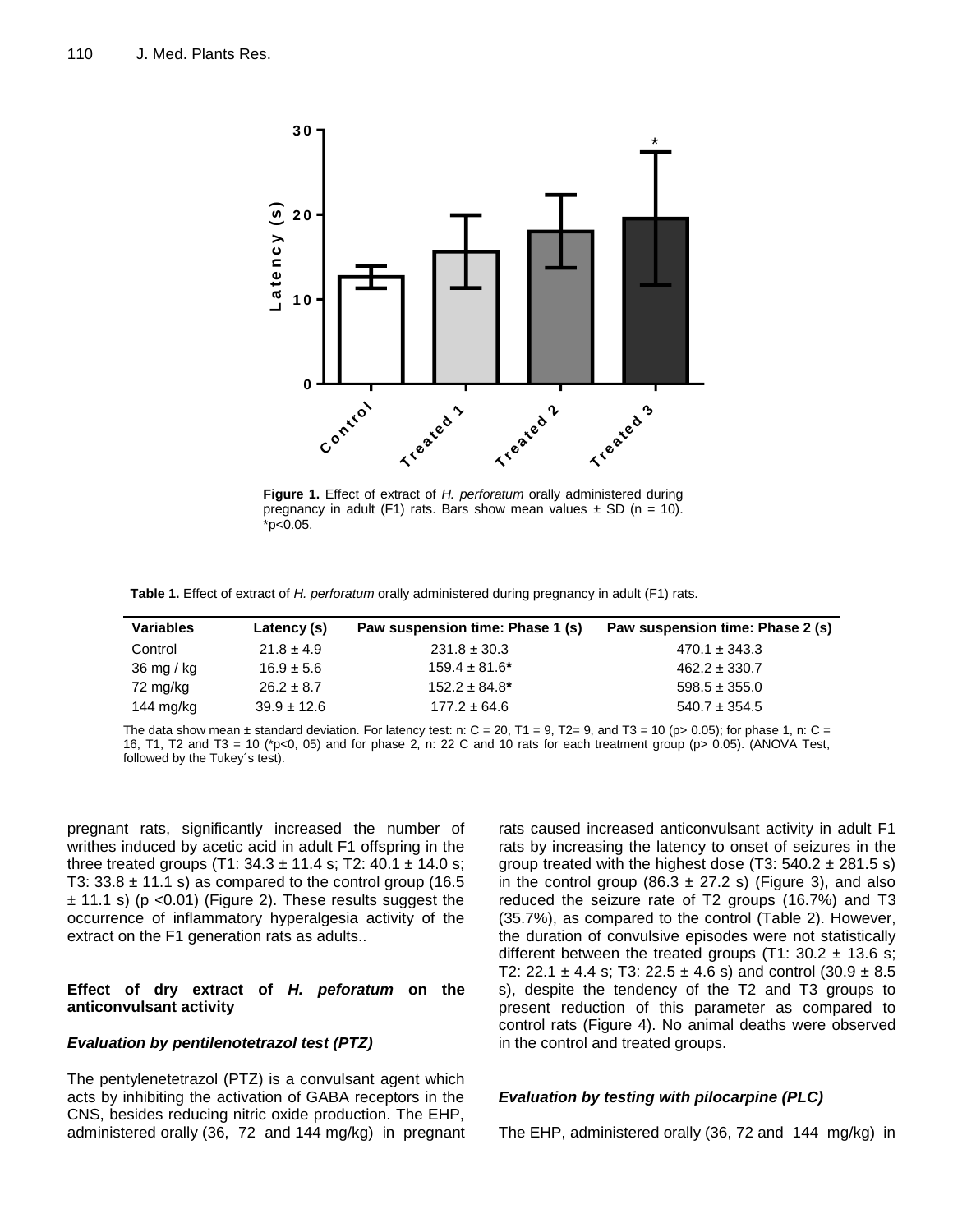

**Figure 2.** Effect of the extract of *H. perforatum* administered orally during pregnancy in F1 generation rats. Data show mean values  $\pm$  SD for 10, 9, 10, 18 rats for control and treated groups 1, 2, and 3, respectively, p < 0.05.



**Figure 3.** Effect of the extract of *H. perforatum* orally administered during pregnancy stimulated by pentylenetetrazol (60 mg/kg; *ip*) in adult rats (F1). Data show mean values  $\pm$  SD for 9, 10, 10 and 9 rats by treated and control groups, respectively, \*p< 0.05.

pregnant rats during pregnancy, showed no anticonvulsant effect in F1 adult rats after induction of seizures by pilocarpine. The latencies (Figure 5)

observed in treated groups T1 (606.6  $\pm$  157.1 s), T2  $(588.0 \pm 159.4 \text{ s})$  and T3 (593.3  $\pm$  128.3 s) did not differ significantly from the control group (624.0  $\pm$  231.8 s).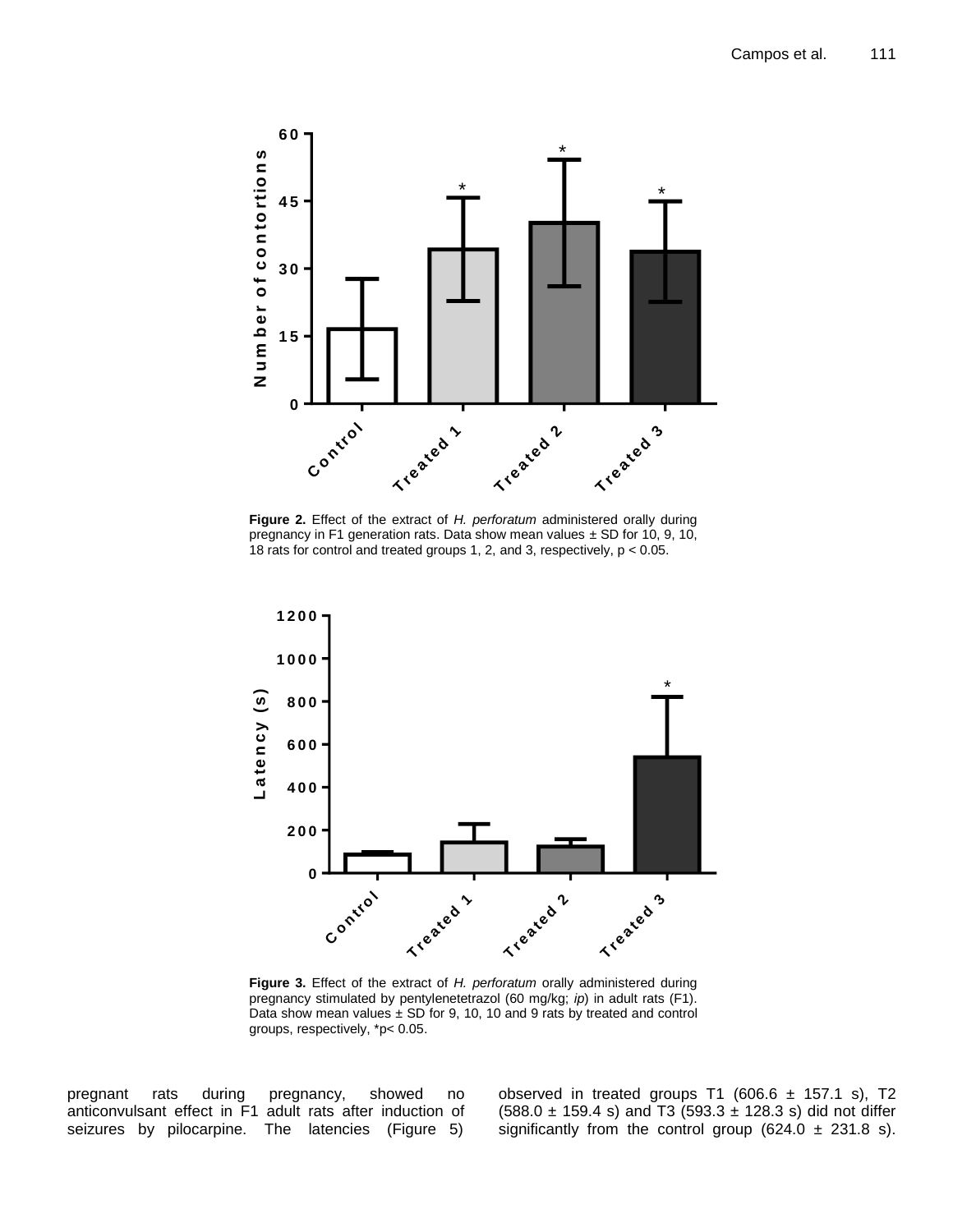

**Figure 4.** Effect of the extract of *H. perforatum* orally administered during pregnancy stimulated by pentylenetetrazol (60 mg/kg; *ip*) in adult rats (F1). Data show mean values  $\pm$  SD for 9, 10, 10 and 9 rats by treated and control groups, respectively, p> 0.05.



**Figure 5.** Effect of the extract of *H. perforatum* orally administered during pregnancy stimulated by pilocarpine (350 mg/kg, ip) in (F1) adult rats. Data show mean values  $\pm$  SD for 10, 9, 10, 18 rats for control and treated groups 1, 2, and 3, respectively, p> 0.05.

Since all animals in the control and treated groups (except one animal of the group T1) expressed seizures

induced by pilocarpine, the seizure protection rate was not evaluated.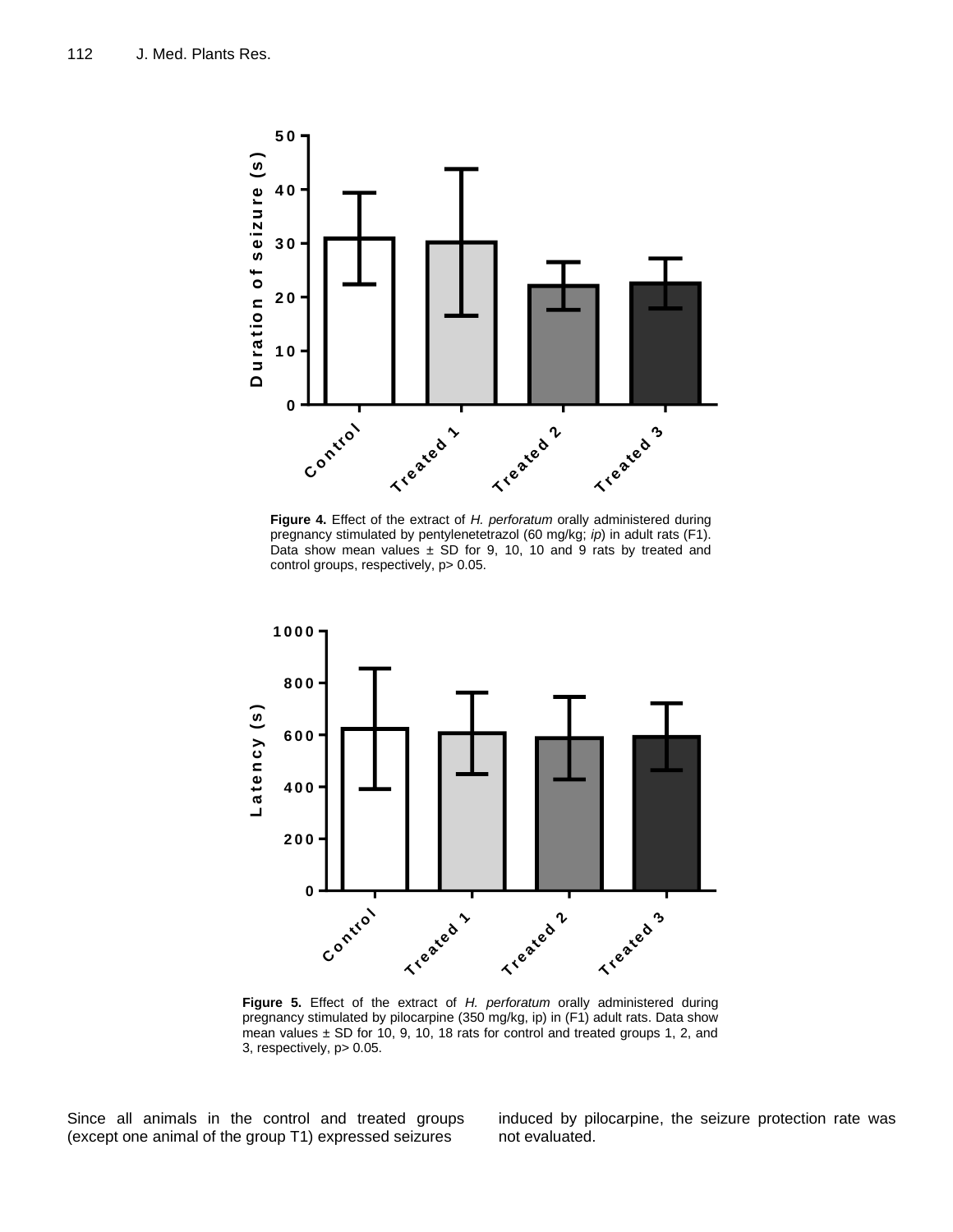**Table 2.** Rate of seizure induced by pentylenetetrazol (PTZ) in adult F1 rats, originated from pregnant rats treated with 36, 72 and 144 mg/kg (T1, T2 and T3, respectively) of dry extract of *H. perforatum* during pregnancy.

|                  |            |                          | <b>Groups</b> |        |                |            |              |  |
|------------------|------------|--------------------------|---------------|--------|----------------|------------|--------------|--|
| <b>Variables</b> |            |                          | C             | Τ1     | T <sub>2</sub> | T3         | <b>Total</b> |  |
| Seizure rate     | Convulsion | Score                    | 9             | 10     | 10             | 9          | 38           |  |
|                  |            | Percentage within groups | 100.0%        | 100.0% | 83.3%          | 64.3%      | 84.4%        |  |
|                  | No seizure | Score                    |               | 0      | 2              | 5          |              |  |
|                  |            | Percentage within groups | 0.0%          | 0.0%   | $16.7\%$ *     | $35.7\%$ * | 15.6%        |  |
|                  |            | Score                    | 9             | 10     | 12             | 14         | 45           |  |
| Total            |            | Percentage within groups | 100.0%        | 100.0% | 100.0%         | 100.0%     | 100.0%       |  |

Data analysis was performed using Chi-square test (p<0.05). C:  $n = 9$ ; T1, T2 and T3:  $n = 10$ ,  $n = 12$  and  $n = 14$ , respectively.

**Table 3.** Effect of extract of *H. perforatum* orally administered during pregnancy stimulated by auricular electroshock (frequency: 150 pulses/s; width: 1 ms; duration: 2 s; current: 70 mA).

| <b>Variables</b> | Latency (s)   | Convulsion time (s) |
|------------------|---------------|---------------------|
| Control          | $1.9 + 2.5$   | $6.3 + 9.3$         |
| 36 mg/kg         | $3.5 \pm 3.2$ | $17.3 \pm 15.1$     |
| 72 mg/kg         | $1.3 \pm 1.9$ | $9.8 \pm 13.3$      |
| 144 $mg/kg$      | $1.1 + 2.4$   | $7.2 + 9.5$         |

The data show mean  $\pm$  standard deviation. For both tests:  $n = 10$  rats per group (except T2:  $n = 11$ ) (p> 0.05). (ANOVA test, followed by the Tukey test).

Table 4. Seizure rate induced by auricular electroshock in adult F1 rats born to rats treated with 36, 72 and 144 mg/kg (T1, T2 and T3, respectively) extract of *H. perforatum* during pregnancy.

|                  |            |                          | <b>Groups</b> |                  |                  |                  |              |
|------------------|------------|--------------------------|---------------|------------------|------------------|------------------|--------------|
| <b>Variables</b> |            |                          | Control       | <b>Treated 1</b> | <b>Treated 2</b> | <b>Treated 3</b> | <b>Total</b> |
| Seizure rate     | No seizure | Score                    | 6             |                  | 6                | 6                | 20           |
|                  |            | Percentage within groups | 60.0%         | 20.0%            | 54.5%            | 60.0%            | 48.8%        |
|                  | Seizure    | Score                    | 4             | 8                | 5                | 4                | 21           |
|                  |            | Percentage within groups | 40.0%         | 80.0%            | 45.5%            | 40.0%            | 51.2%        |
|                  |            | Score                    | 10            | 10               | 11               | 10               | 41           |
| Total            |            | Percentage within groups | 100.0%        | 100.0%           | 100.0%           | 100.0%           | 100.0%       |

Data analysis was performed using Chi-square test;  $n = 10$  rats per group (except T2:  $n = 11$ ) (p <0.05).

#### *Evaluation by electroshock auricular test*

EHP, orally administered in doses of 36, 72 and 144 mg/kg in pregnant rats during pregnancy, showed no anticonvulsant activity in adult F1 rats in relation to the control group, after induction by auricular electroshock. The parameters evaluated: latency (Table 3); seizure time (Table 3 and seizure rate (Table 4) did not differ significantly between the control and treated groups. No animal deaths were observed.

# **DISCUSSION**

In this work, it was shown that the antinociceptive and

anticonvulsant actions of EHP were enhanced in adult F1 rats originating from mothers treated with different doses (36, 72 and 144 mg/kg) throughout pregnancy. The antinociceptive activity of the EHP is promoted by activation of opioid receptors (Galeotti et al., 2010) and GABAergic receptors (Barnes et al., 2001) in the CNS (brain and spinal cord) and also by inhibiting the reuptake of 5-HT noradrenaline and dopamine (Müller, 2003), while the anticonvulsant action results mainly from the activation of GABA receptors in the hippocampus (Ivetic et al., 2011).

Anxiolytic and antidepressant effects of EHP in the F1 generation coming from mothers treated during pregnancy, as well as the absence of neuromotor and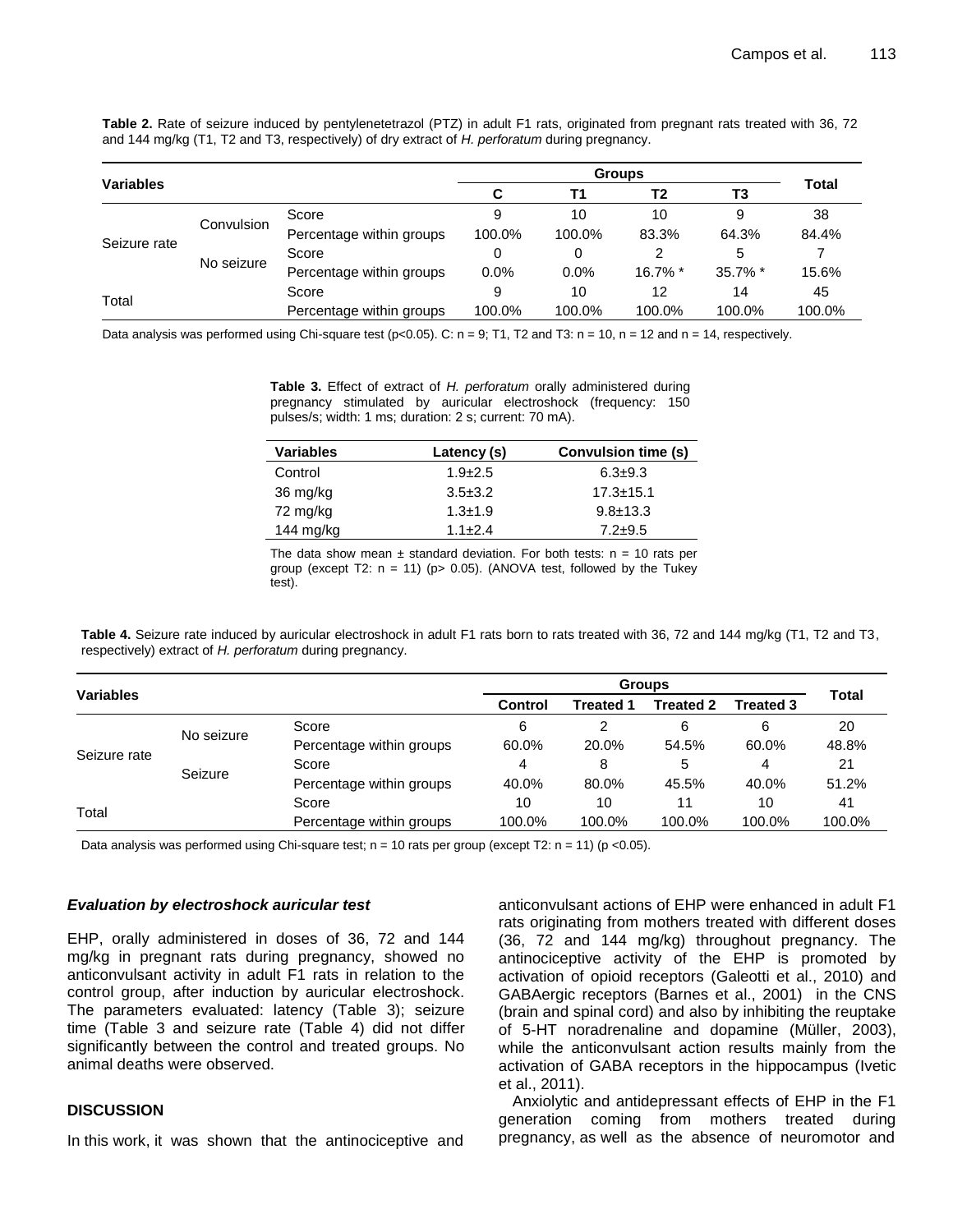memory changes in neonatal rats were described by Campos and coworkers (unpublished data*).* The assessment of the effects of EHP in the F1 generation is important for verifying toxicity and aims to contribute to the safe use of this herbal medicine for pregnant women, because its physiological action through the activation of CNS receptors opioids (Schuurmans et al., 2015), serotonergic drugs (Kroeze et al., 2016), noradrenergic drugs (Murrin et al., 2007) and GABAergic drugs (Xia and Haddad, 1992), may interfere with neurodevelopment (Kroeze et al., 2016). This action can occur by different mechanisms and pathways, through the control of apoptosis, mitosis, cell differentiation, dendritogenesis and synaptogenesis in different stages of life and places, but especially in areas related to pain control and seizures (Brunton et al., 2012).

Specifically, *H. perforatum* has proven antinociceptive action from the activation of opioid receptors by its component hyperforin (Bukhari et al., 2004; Uchida et al., 2008) and the participation of hypericin (Galeotti et al., 2010a) through dephosphorylation of protein kinase C (PKC), which has algesic action when phosphorylated. The analgesic effect of EHP reaches its maximum point 120 min after administration and tends to decrease thereafter (Galeotti et al., 2010a). Vieira et al. (2013) demonstrated that EHP promoted reduction of states of anxiety and depression in rats treated throughout pregnancy, with effects that lasted up to 60 days after the end of treatment (Vieira et al., 2013). In this case, it is believed that the maintenance of anti-nociceptive effects, and anticonvulsants, from the birth of rats born to treated mothers, is a result of cellular changes that overlap the pharmacokinetic effects of extract components, since these modifications persist into adulthood.

Hyperforin has antinociceptive action via receptor activation *mi, kappa and delta* capable of hyperpolarize neuronal membranes, and also by reduction of PKC expression (γ and ε) the APG (Galeotti et al., 2010a). During pregnancy, there is production of opioid receptors in the brain and spinal cord of rats (Bernard et al., 1990) whose expression shows variations (Van Praag and Frenk, 1991), an increased number occurring of κ receptors (Barr et al., 1986), and μ receptors (Auguy-Valette et al., 1978) until about 15 days post-natal.

It is proposed in this paper that the frequent availability of hyperforin during embryonic development has caused tolerance (down regulation) (He et al., 2002) in the opioid receptors until the termination of pregnancy, reprogramming the brain areas related to pain control (APG and brainstem) and sensitive to this neurohormone, to a state with fewer receptors. However, with the end of treatment with EHP, it is assumed that there has been upregulation as a rebound effect so as to increase the number of receptors in F1 rats, above normal levels of brain growth for this period of post-natal neurogenesis (Bouza, 2009), reprogramming these regions to a new state of normality. As the changes caused by EHP are

lasting (Vieira et al., 2013) and plasma concentrations of enkephalins are not altered by treatment with this extract (Uchida et al., 2008), it is believed that the functional response of the receptor has become more marked, increasing the antinociceptive response in the offspring of mothers treated with EHP as compared to the control group young.

The continued use of hyperforin leads to decreased PKC expression in the APG, while hypericin is able to dephosphorylate PKC, inactivating it. Thus, it decreases the expression of transcription factors including Signal Transducer and Activator of Transcription (STAT-1), NFand Cyclic AMP response element binding protein (CREB), involved in the activation of intracellular pathways in the APG and thalamus of mice (Galeotti et al., 2010b; Galeotti and Ghelardini, 2013). These mechanisms explain the synergistic interaction of hyperforin and hypericin present in the EHP to promote the antinociceptive response which is lasting and maintained into the adulthood of rats analyzed in this study.

Both 5-HT and norepinephrine are neurotransmitters directly involved in nociceptive response and neurodevelopment. Serotonin is one of the first neurotransmitters synthesized (Gaspar et al., 2003) during embryogenesis, starting the second week of gestation and its production is maintained to the postnatal period. Norepinephrine is synthesized later, but is also involved in the development of the CNS (Murrin et al., 2007). However, the activation maintained of these neurotransmitters generates tolerance (down regulation) (Stahl, 1998; Liang et al., 2007), which compromises this action. Since EHP increases the reuptake of serotonin and norepinephrine, and has been given throughout pregnancy, it is proposed that it acts to reprogram the functioning of the CNS, particularly of the brain stem, so as to increase the pain threshold. This would happen through the manifestation of tolerance mechanisms (prenatal down regulation followed by postnatal upregulation), which enhances the antinociceptive response when activated in adults. Studies have shown that there is a synergistic analgesic effect between morphine and serotonin and norepinephrine reuptake inhibitors (SNRI), when administered concurrently, besides the decrease occurring in morphine tolerance (Ozdemir et al., 2012). Furthermore,  $\alpha_2$  noradrenergic receptors are located side by side in the cell membranes with μ receptors (MOR) in peripheral afferent nerves, which increases the chance of involvement of both in the response to treatment with EHP, by sharing some intracellular signaling pathways (activation of Gq protein via protein kinase C - PKC - as second messenger) at this location (Aley and Levine, 1997).

GABA also raises the threshold for triggering pain stimulus through hyperpolarization of the cell due to the opening of CI channels (with glycine), mainly in the dorsal horn of the spinal cord (laminae I and II),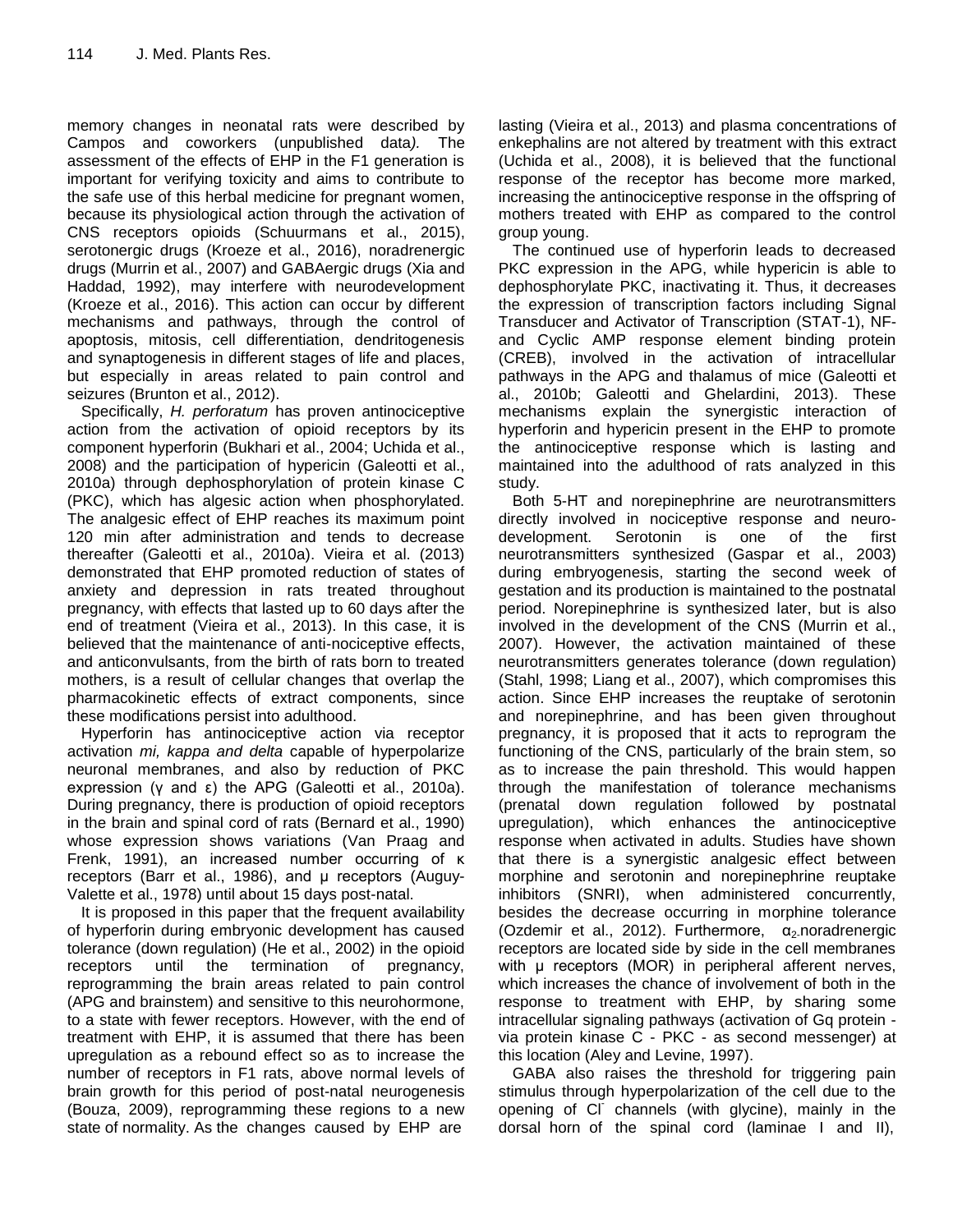hippocampus, thalamus, but not in the cerebral cortex (Kharkevich and Churukanov, 1999; Bonin and De Koninck, 2013). Some studies have shown that this action is stimulated by EHP, occurring mainly via the GABAA receptor (Turkmen et al., 2011). Following the reasoning above, from the prior knowledge that there is an increase of GABAergic fibers in rats during the first 2 weeks postnatal (Xia and Haddad, 1992). It is believed that the activation of the  $GABA_A$  receptor maintained by EHP administered during pregnancy develops tolerance (down regulation) followed by upregulation postnatal in the regions mentioned above, which consequently reprograms fetal nerve cells to produce more GABA receptors. This would result in increased sensitivity in the expression of its natural effect, that is, decrease in pain (Ito et al., 1996).

Thus, the administration of the EHP may have caused a reprogramming of neuronal cells in the CNS regions related to antinociceptive activity (hippocampus, APG, raphe nucleus, posterior horn of the spinal cord), which led the body to have reduced action to control pain and therefore to be less responsive to the detection of physiological and pathological changes. This would result in increased risk to the health and maintenance of homeostasis, featuring the neurotoxic action of EHP on the F1 generation (He et al., 2002; Nagi, 2011).

Nociceptive stimuli related to inflammation are generally associated with tissue damage resulting both from the painful agent, and the immune response against it. Their maintenance, then, is important for detecting changes in homeostasis. They involve the local release of autacoids such as prostaglandins, leukotrienes, 5-HT and others, which stimulate afferent fibers conducting nerve impulses (pain) to the CNS (Brunton et al., 2012). Thereafter, the activation of the antinociceptive pathway occurs by the opioid system, serotoninergic system and others discussed above.

F1 rats born to mothers exposed to EHP showed greater sensitivity to the painful inflammatory agent acetic acid, as noted in the test writhes, though this extract can decrease the production of inflammatory mediators (Albert et al., 2002; Perazzo et al., 2008). As previously discussed, exposure of the F1 animals to EHP during neurogenesis caused increased central antinociceptive response but it is proposed that this could not prevent the generation and propagation of nociceptive stimuli to the central nervous system. Another possibility could be the enhancement of expression of nociceptive inflammatory mediators, also resulting from reprogramming the peripheral nerves, capable of generating pain stimulus greater than the responses for the control. However, this proposition needs to be proved from other studies.

The anticonvulsant action of EHP is well characterized in the literature and involves the activation of the receptors of the opioid system, the serotonergic system, but mostly the GABAergic system (GABAA, via nitric oxide production) (Hosseinzadeh et al., 2005; Ivetic et al.,

2011). The results of this study show that adult rats (F1) born to mothers treated with EHP have fewer seizures than untreated rats, when stimulated with PTZ, an antagonist of the GABA neurotransmitter. Therefore, it is assumed that neuronal reprogramming (down regulation prenatal then upregulation post-natal), which occurred during embryonic development, was responsible for alterations in neuron receptors located both in regions related to antinociceptive activity (discussed above), and in regions involved with anti-convulsive episodes (cortex and hippocampus), since the hippocampus presents GABAergic fibers from the beginning of neurogenesis, besides the increased number of GABAergic synapses during the first two postnatal weeks (Swann et al., 1989).

The seizures induced by pilocarpine occur by its action on different receptors in the hippocampus, the striatum and frontal cortex: muscarinic- $M_1$  (mostly), 5-HT, NMDA and GABA (Freitas et al., 2004). Studies relating seizures to the use of EHP are scarce in the literature. The results of this study allow the supposition that the action of the extract on such receptors in the CNS of F1 rats during embryonic development was not enough to prevent the triggering and maintenance of potential seizures, since the maturation of the cholinergic system occurs late in relation to opioid, serotonergic, noradrenergic and gabaergic systems (to the third postnatal week) (Cavalheiro et al., 1987), besides having little affinity with the EHP.

The auricular electroshock promotes the generation of seizures by physical stimuli that facilitate reaching the threshold for triggering the convulsive potential (Hosseinzadeh et al., 2005). It is believed that this stimulus is stronger than the biochemical stimuli from release of neurotransmitters for the generation of seizures because the originating neural reprogramming changes, through which the (F1) rats having contact with EHP passed, were not enough to promote an effective anticonvulsant response, as found in the results of this work.

In conclusion, the data obtained in this study suggest that treatment of pregnant rats with EHP interferes with neurodevelopment and neurofunction of F1 rats, reprogramming brain areas related to pain control and seizures, making them less responsive to their stimuli, probably due to the increase in opioid, serotonergic, noradrenergic and GABAergic receptors to above normal levels (upregulation postnatal). The treatment caused long lasting effects on the offspring, considering that tests were performed on adult female rats.

# **Conflicts of Interests**

The authors have not declared any conflict of interest.

# **ACKNOWLEDGEMENTS**

Financial support by Fundação de Amparo a Pesquisa do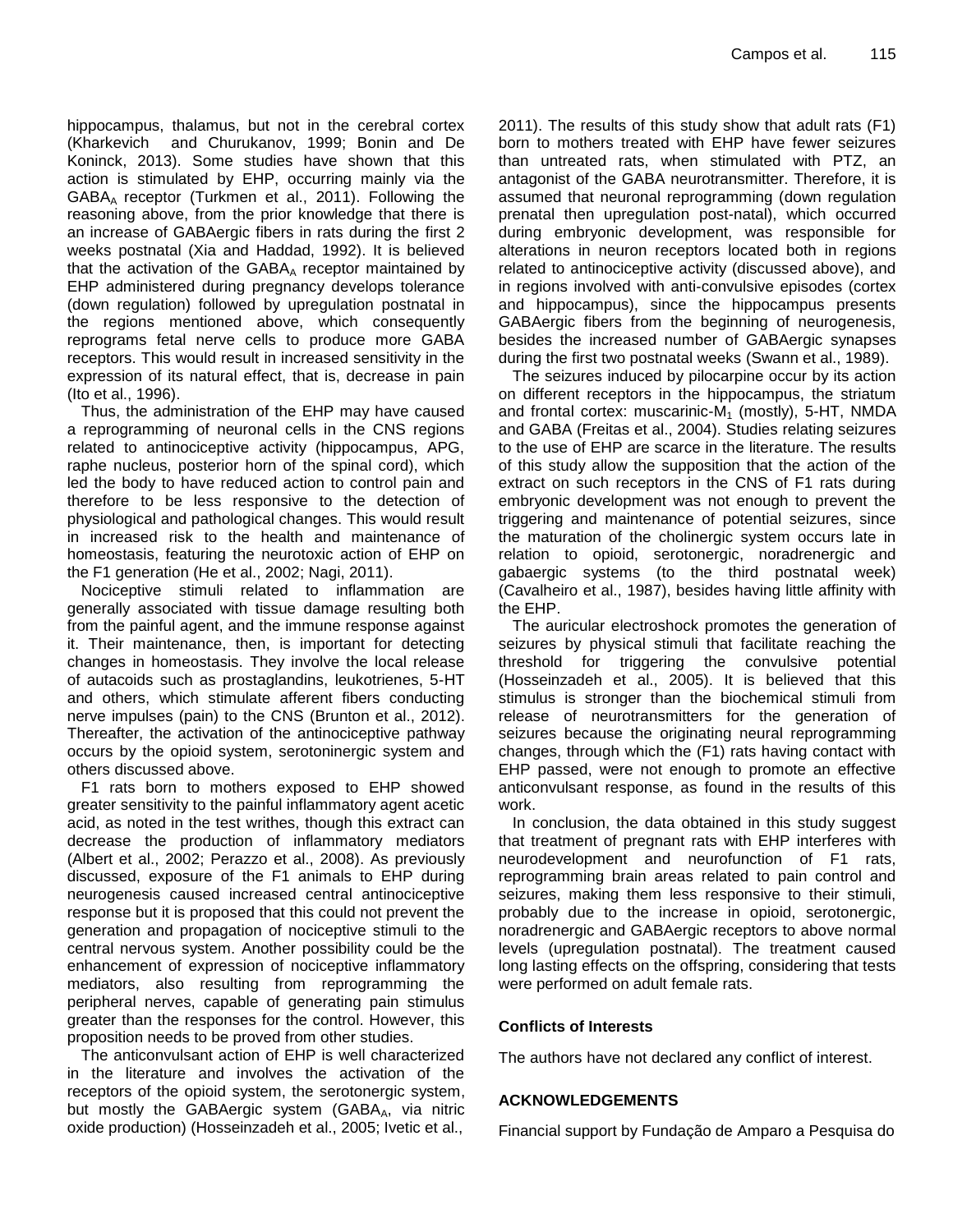Estado de Minas Gerais (FAPEMIG) Rede Toxifar: Rede 26/11; Rede Bioterismo: Rede 31/11 is acknowledgement. This article is a posthumous tribute to our dear friend and fellow worker, Vinícius de Almeida Vieira who strongly contributed to its implementation.

#### **REFERENCES**

- Agência Nacional de Vigilância Sanitária (ANVISA) (2008). Resolução da diretoria colegiada - rdc nº 95, de 11 de dezembro de 2008. Available at: [http://189.28.128.100/dab/docs/legislacao/resolucao95\\_11\\_12\\_08.pd](http://189.28.128.100/dab/docs/legislacao/resolucao95_11_12_08.pdf)
- [f](http://189.28.128.100/dab/docs/legislacao/resolucao95_11_12_08.pdf) Abdel-Salam OME (2005). Anti-inflammatory, antinociceptive, and gastric effects of *Hypericum perforatum* in rats. Sci. World J. 5:586-
- 595. Albert D, Zündorf I, Dingermann T, Müller WE, Steinhilber D, Werz O (2002). Hyperforin is a dual inhibitor of cyclooxygenase-1 and 5-
- lipoxygenase. Biochem. Pharmacol. 64(12):1767-1775. Aley KO, Levine JD (1997). Multiple Receptors Involved in Peripheral
- a2, m, and A1 Antinociception, Tolerance, and Withdrawal. J. Neurosci. 17(2):735-744.
- Almeida RN (2006). Psicofarmacologia: fundamentos práticos. 1 Edn., Rio de Janeiro: Guanabara Koogan. Available at: [http://www.saraiva.com.br/psicofarmacologia-fundamentos praticos-](http://www.saraiva.com.br/psicofarmacologia-fundamentos%20praticos-192767.html)[192767.html](http://www.saraiva.com.br/psicofarmacologia-fundamentos%20praticos-192767.html)
- Auguy-Valette A, Cros J, Gouarderes C, Gout R, Pontonnier G (1978). Morphine analgesia and cerebral opiate receptors: a developmental study. Br. J. Pharmacol. 63(2):303-308.
- Barnes J, Anderson LA, Phillipson JD (2001). St John's wort (*Hypericum perforatum L*.): a review of its chemistry, pharmacology and clinical properties. J. Pharm. Pharmacol. 53(5):583-600.
- Barr GA, Paredes W, Erickson KL, Zukin RS (1986). κ opioid receptormediated analgesia in the developing rat. Dev. Brain Res. 29(2):145- 152.
- Bernard A, Danielle S, Zvi V (1990). Pre- and postnatal development of opiate receptor subtypes in rat spinal cord. Brain Res. Dev. Brain Res. 53(1):97-102.
- Bonin RP, De Koninck Y (2013). Restoring ionotropic inhibition as an analgesic strategy. Neurosci. Lett. 557 Pt A:43-51.
- Bouza H (2009). The impact of pain in the immature brain. J. Matern. Fetal Neonatal Med. 22(9):722-732.
- Brunton l, Chabner A, Knollmann C (2012). As Bases Farmacológicas da Terapêutica de Goodman & Gilman. 12 Edn.: AMGH. Available at: [https://books.google.com.ng/books/about/As\\_Bases\\_Farmacol%C3%](https://books.google.com.ng/books/about/As_Bases_Farmacol%C3%B3gicas_da_Terap%C3%AAutica.html?id=qsx4cIAwwtcC&redir_esc=y) [B3gicas\\_da\\_Terap%C3%AAutica.html?id=qsx4cIAwwtcC&redir\\_esc](https://books.google.com.ng/books/about/As_Bases_Farmacol%C3%B3gicas_da_Terap%C3%AAutica.html?id=qsx4cIAwwtcC&redir_esc=y)  $=$ v
- Bukhari IA, Dar A, Khan RA (2004). Antinociceptive activity of methanolic extracts of St. John's Wort (*Hypericum perforatum*) preparation. Pak. J. Pharm. Sci. 17(2):13-19.
- Cavalheiro EA, Silva DF, Turski WA, Calderazzo-Filho LS, Bortolotto ZA, Turski L (1987). The susceptibility of rats to pilocarpine-induced seizures is age-dependent. Brain Res. Dev. 37(1–2):43-58.
- Council DBPA (2011). Guide for the Care and Use of Laboratory Animals Eighth Edn.: National Academy of Sciences. DBPA ANdVSADBdPpoCeUdApFCeD.
- Freitas RM, Sousa FC, Vasconcelos SM, Viana GS, Fonteles MM (2004). Pilocarpine-induced status epilepticus in rats: lipid peroxidation level, nitrite formation, GABAergic and glutamatergic receptor alterations in the hippocampus, striatum and frontal cortex. Pharmacol. Biochem. Behav. 78(2):327-332.
- Galeotti N, Ghelardini C (2013). Reversal of NO-induced nociceptive hypersensitivity by St. John's wort and hypericin: NF-κB, CREB and STAT1 as molecular targets. Psychopharmacology 227(1):149-163.
- Galeotti N, Vivoli E, Bilia AR, Vincieri FF, Ghelardini C (2010a). St. John's Wort reduces neuropathic pain through a hypericin-mediated inhibition of the protein kinase Cgamma and epsilon activity. Biochem. Pharmacol. 79(9):1327-1336.

Galeotti N, Vivoli E, Bilia AR, Bergonzi MC, Bartolini A, Ghelardini C

(2010b). A prolonged protein kinase C-mediated, opioid-related antinociceptive effect of st John's Wort in mice. J. Pain 11(2):149- 159.

- Gaspar P, Cases O, Maroteaux L (2003). The developmental role of serotonin: news from mouse molecular genetics. Nat. Rev. Neurosci. 4(12):1002-1012.
- Greeson JM, Sanford B, Monti DA (2001). St. John's wort (*Hypericum perforatum*): a review of the current pharmacological, toxicological, and clinical literature. Psychopharmacology (Berl). 153(4):402-414.
- <span id="page-9-0"></span>Gregoretti B, Stebel M, Candussio L, Crivellato E, Bartoli F and Decorti G (2004). Toxicity of *Hypericum perforatum* (St. John's wort) administered during pregnancy and lactation in rats. Toxicol. Appl. Pharmacol. 200(3):201-205.
- He L, Fong J, Zastrow MV, Whistler JL (2002). Regulation of Opioid Receptor Trafficking and Morphine Tolerance by Receptor Oligomerization. Cell 108:271-282.
- Hosseinzadeh H, Karimi GR, Rakhshanizadeh M (2005). Anticonvulsant effect of *Hypericum perforatum*: role of nitric oxide. J. Ethnopharmacol. 98(1-2):207-208.
- Ito T, Suzuki T, Wellman SE, Ho IK (1996). Pharmacology of barbiturate tolerance/dependence: GABAA receptors and molecular aspects. Life Sci. 59(3):169-195.
- Ivetic V, Trivic S, Pogancev MK, Popovic M, Zlinska J (2011). Effects of St John's wort (*Hypericum perforatum L.*) extracts on epileptogenesis. Molecules 16(9):8062-8075.
- Kharkevich DA, Churukanov VV (1999). Pharmacological regulation of descending cortical control of the nociceptive processing. Eur. J. Pharmacol. 375:121-131.
- Kroeze Y, Dirven B, Janssen S, Krohnke M, Barte RM, Middelman A, van Bokhoven H, Zhou H, Homberg JR (2016). Perinatal reduction of functional serotonin transporters results in developmental delay. Neuropharmacology 109:96-111.
- Kumar V, Singh PN, Bhattacharya SK (2001). Anti-inflammatory and analgesic activity of Indian *Hypericum perforatum L*. Indian J. Exp. Biol. 39(4):339-343.
- Liang DY, Shi X, Li X, Li J, Clark JD (2007). The beta2 adrenergic receptor regulates morphine tolerance and physical dependence. Behav. Brain Res. 181(1):118-126.
- Linde K (2009). St. John's wort an overview. Forsch Komplementmed. 16(3):146-155.
- Mennini T, Gobbi M (2004). The antidepressant mechanism of *Hypericum perforatum*. Life Sci. 75(9):1021-1027.
- Müller WE (2003). Current St. John's wort research from mode of action to clinical efficacy. Pharmacol Res. 47(2):101-9.
- Murrin LC, Sanders JD, Bylund DB (2007). Comparison of the maturation of the adrenergic and serotonergic neurotransmitter systems in the brain: Implications for differential drug effects on juveniles and adults. Biochem. Pharmacol. 73(8):1225-1236.
- Nagi K, Pineyro G (2011). Regulation of opioid receptor signalling: implications for the development of analgesic tolerance. Mol. Brain 4:25.
- Ngoupaye GT, Bum EN, Daniels WM (2013). Antidepressant-like effects of the aqueous macerate of the bulb of Gladiolus dalenii Van Geel (Iridaceae) in a rat model of epilepsy-associated depression. BMC Complement. Altern. Med. 13:272.
- Ozdemir E, Gursoy S, Bagcivan I (2012). The effects of serotonin/norepinephrine reuptake inhibitors and serotonin receptor agonist on morphine analgesia and tolerance in rats. J. Physiol. Sci. 62(4):317-323.
- Pahuja M, Mehla J, Kumar Gupta Y (2012). Anticonvulsant and antioxidative activity of hydroalcoholic extract of tuber of Orchis mascula in pentylenetetrazole and maximal electroshock induced seizures in rats. J. Ethnopharmacol. 142(1):23-27.
- Perazzo FF, Lima LM, Padilha MD, Rocha LM, Sousa PJC, Carvalho JCT (2008). Anti-inflammatory and analgesic activities of Hypericum brasiliense (Willd) standardized extract. Rev. Bras. Farmacogn. 18(3):320-325.
- Rodrigues MG, Mendonça MM, Paula JAM (2006). Analisys of the rational use of *Hypericum perforatum* from the profile of the lapsings prepared in Anلpolis - GO pharmacies. Rev. Eletrônica Farm. 3(2):42-52.
- Schuurmans J, Benders M, Lemmers P, van Bel F (2015). Neonatal